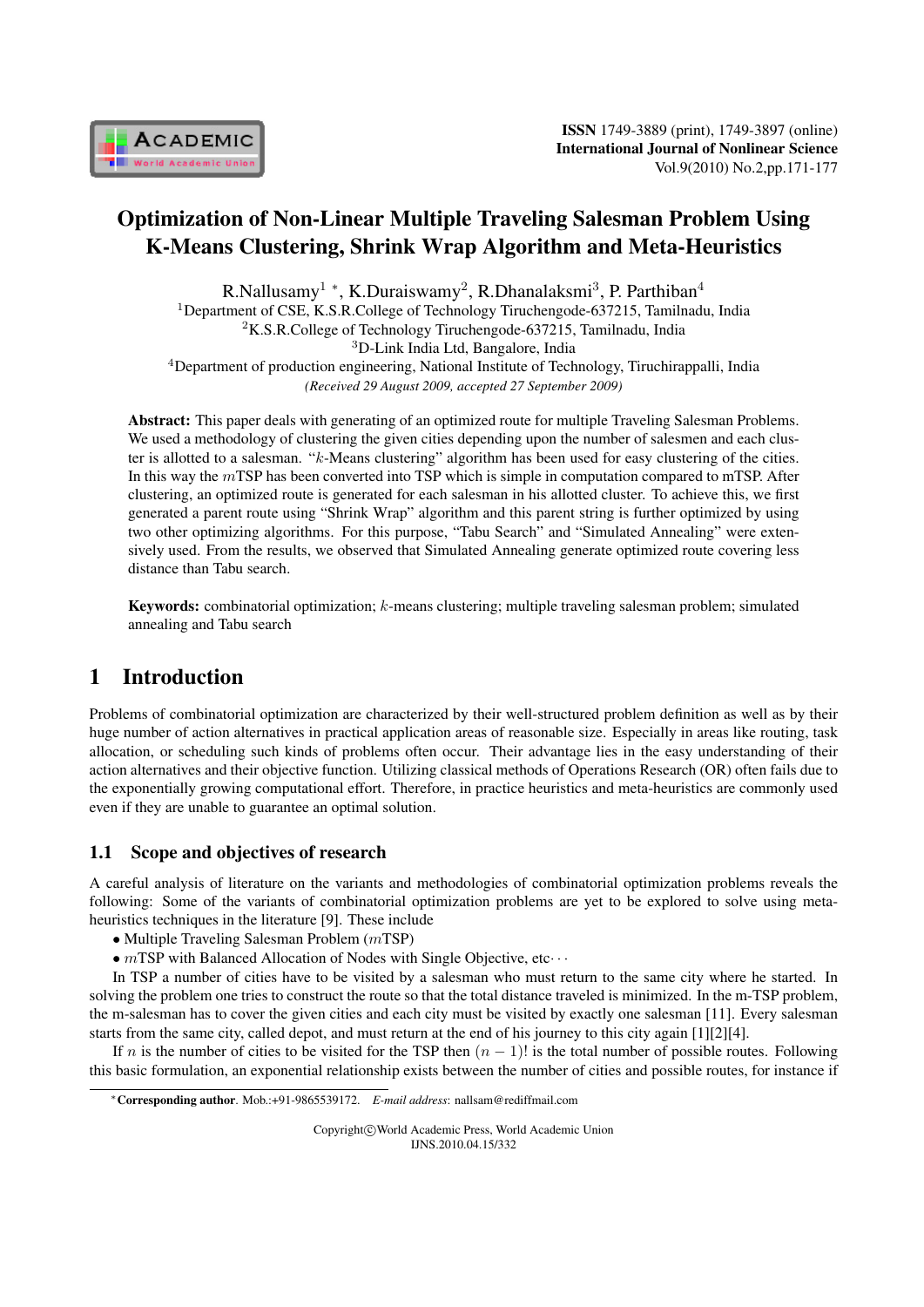there are 5 cities there are 24 possible routes, for 6 cities 120, for 10 cities 362,880, and so on. As the amount of input data increases the problem increases in complexity, thus the computational time needed renders this method impractical for all but a smaller number of cities

The rest of the paper is organized as follows. The review of the existing work is given in section 2. Section 3 deals with the problem formulation. The clustering and optimization algorithm concepts are given in section 4. Section 5 deals with the implementation concepts and results of Simulated annealing and Tabu search. Conclusion and future scope is given in section 6.

## 2 Review of the existing work

Multiple travelling salesman problem handles more than one salesman. In  $mTSP$ , number of salesmen is more than one and salesman should be allotted few cities among the whole. This is done by dividing the cities into clusters and allotting each cluster to each salesman. Aristidis Likas; Nikos Vlassis, JakobJ.Verbeek (2002) suggested clustering of data points by using k means clustering. However, the resulting TSP is highly degenerate, when an  $m$ TSP is transformed to a single TSP since the resulting problem is more arduous to solve than an ordinary TSP with the same number of cities. Many methods have been suggested for obtaining optimized route [5][6][7][11].

A E Rizzoli, et.al. have focused on the Application of Ant Colony Optimization on the Vehicle Routing Problem and its real world application. They have worked on the aim to demonstrate the applications of ACO on different variants of the routing problem in the day to day activities [1]. Allan Larsen has worked on the dynamic factors of vehicle routing problem. In his thesis he has investigated the dynamics of the vehicle routing problem in order to improve the performances of existing algorithms and as well as developed new algorithms [2]. Various cluster analysis concepts have been discussed in [3].

Arthur.E.Carter, Cliff.T.Ragsdale have developed a new approach to solve multiple travelling salesman problem. The method proposes new set of chromosomes and related operators for the Multiple Travelling Salesman Problem (MTSP) and compares theoretical properties and computational performance of the proposed technique. The computational technique shows that the newer technique results in the smaller search space and produces better solutions [4]. Hannes Schabauer, et.al. have worked on to solve Traveling Salesman Problem(TSP) heuristically by the parallelization of selforganizing maps on cluster architectures [12].

Ding Chao, Cheng ye, He Miao have developed a two level genetic algorithm which favors neither intra-cluster path or inter- cluster path. The set of vertex data s which are given in the graph were portioned into clusters and now this problem becomes a cluster Travelling Salesman Problem (CTSP). The results from the paper indicate that the algorithm proposed is more effective than the existing algorithms. The variants that exist in the problem are properly dealt without affecting the constraints [10]. Klaus Meer has worked on the simulated annealing methodologies and has proved that this algorithm outperforms any metropolis or standard algorithm. And finally they have worked on the TSP to prove the above mentioned. The standard methodologies were adopted and the results were checked with Simulated Annealing [15]. Various shortest path routing concepts for networks were analysed in [8][13][14].

#### 2.1 Research gap and proposed work

From the review, we understood that most of the problems involved solving the Conventional Traveling Salesman Problem using exact methods like Cut and Solve technique as well as meta-heuristic methods like simulated annealing and Genetic Algorithm for solving the same. They however scarcely dealt with the Multiple Traveling Salesman Problem which represents the realistic case of more than one salesman.

As far as the heuristic algorithms for the  $mTSP$  are concerned, the previous literature has an emphasis on artificial neural networks. To the best of our knowledge, from the literature review, no efficient meta-heuristic algorithms exist for the solution of large-scale  $m$  TSPs. Hence, an analysis is made and an heuristic is formed to transform  $m$ TSP to TSP, and to optimize the tour of an individual. There was no specialized algorithm for the purpose of clustering (conversion of  $m$ TSP to TSP) or optimal allocation of cities to each salesman. Hence, we decided to deal with the less frequently approached and more realistic Multiple Traveling Salesman problem along with a specialized clustering heuristic, namely k-means clustering algorithm. This also breaks down a large sized problem into a simpler one. Optimization of route will be done by generating a parent route and optimizing the same using any relevant method. In our work, we have done the optimization by two methods. Then the effective solution generated by each method is studied and is compared with the results obtained from other methods.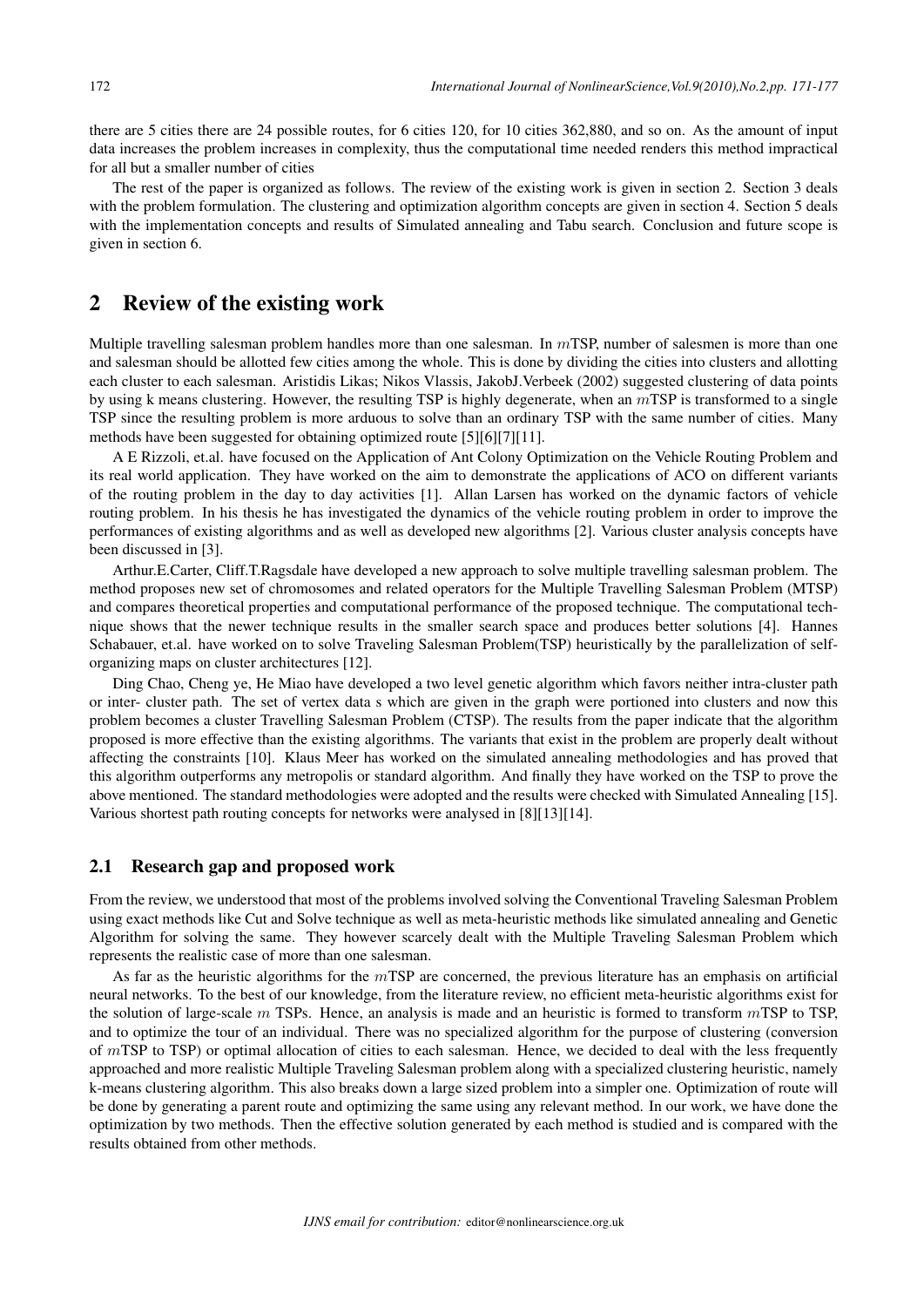# 3 Problem formulation

Due to the combinatorial complexity of the TSP, approximate or heuristic solution procedures are almost always employed in practice. The mathematical structure of the TSP is a graph where the cities are the nodes of the graph. Connections between pairs of cities are called edges and each edge has a cost associated with it which can be distance, time or other attribute. If n is the input number of vertices representing cities, for a weighted graph G, the TSP problem is to find the cycle of minimum costs that visit each of the vertices of G exactly once [6][7].

### 3.1 Multiple Traveling Salesman Problem

The  $m$ TSP can in general be defined as follows: Given a set of nodes, let there be m salesmen located at a single depot node. The remaining nodes (cities) that are to be visited are called intermediate nodes. Then, the  $m$ TSP consists of finding tours for all m salesmen, who all start and end at the depot, such that each intermediate node is visited exactly once and the total cost of visiting all nodes is minimized.

### 3.2 Mathematical Formulation of the TSP and Problem definition

There are many mathematical formulations for the TSP, employing a variety of constraints that enforce the requirements of the problem. Since this is not the appropriate forum for reviewing all of the potential formulations, one has been chosen in order to demonstrate how such a formulation is specified. The following notation is used:

*n* − the number of cities to be visited; the number of nodes in the network

 $i, j, k-$  indices of cities that can take integer values from 1 to n

*−* the time period , or step in the route between the cities

 $x_{ijt}$  − 1 if the edge of the network from *i* to *j* is used in step *t* of the route and 0 otherwise

 $d_{ij}$ − the distance or cost from city *i* to city *i* 

The problem requires starting from a given city, visiting subsequent cities, and returning to the starting city. The optimal solution chooses the route that minimizes the total distance traveled. There are  $(n - 1)!$  possible tours. The following is an example of one linear programming formulations of the TSP problem:

The objective function  $(Z)$  is to minimize the sum of all costs (distances) of all of the selected elements of the tour:

$$
Z = \sum_{i=1}^{n} \sum_{j=i}^{n} \sum_{t=1}^{n} d_{ij} x_{ijt}
$$
 (1)

The tour is subject to the following constraints:

For all values of  $t$ , exactly one arc must be traversed, hence

$$
\sum_{i} \sum_{j} x_{ijt} = 1 \text{ for all } t. \tag{2}
$$

For all cities, there is just one other city which is being reached from it, at some time, hence

$$
\sum_{j} \sum_{t} x_{ijt} = 1 \text{ for all } i. \tag{3}
$$

For all cities, there is some other city from which it is being reached, at some time, hence

$$
\sum_{i} \sum_{t} x_{ijt} = 1 \text{ for all } j.
$$
 (4)

When a city is reached at time t, it must be left at time  $t + 1$ , in order to exclude disconnected sub-tours that would otherwise meet all of the above constraints. These sub-tour elimination constraints are formulated as:

$$
\sum_{i} x_{ijt} = \sum_{k} x_{jkt+1} \text{ for all } j \text{ and } t. \tag{5}
$$

In addition to the above constraints the decision variables are constrained to be integer values in the range of 0 to 1:

$$
0 \le x_{ijt} \le 1. \tag{6}
$$

If the problem size increases, it is very difficult to solve in a reasonable polynomial time. We had developed all the below meta-heuristics techniques and compared for  $m$ TSP.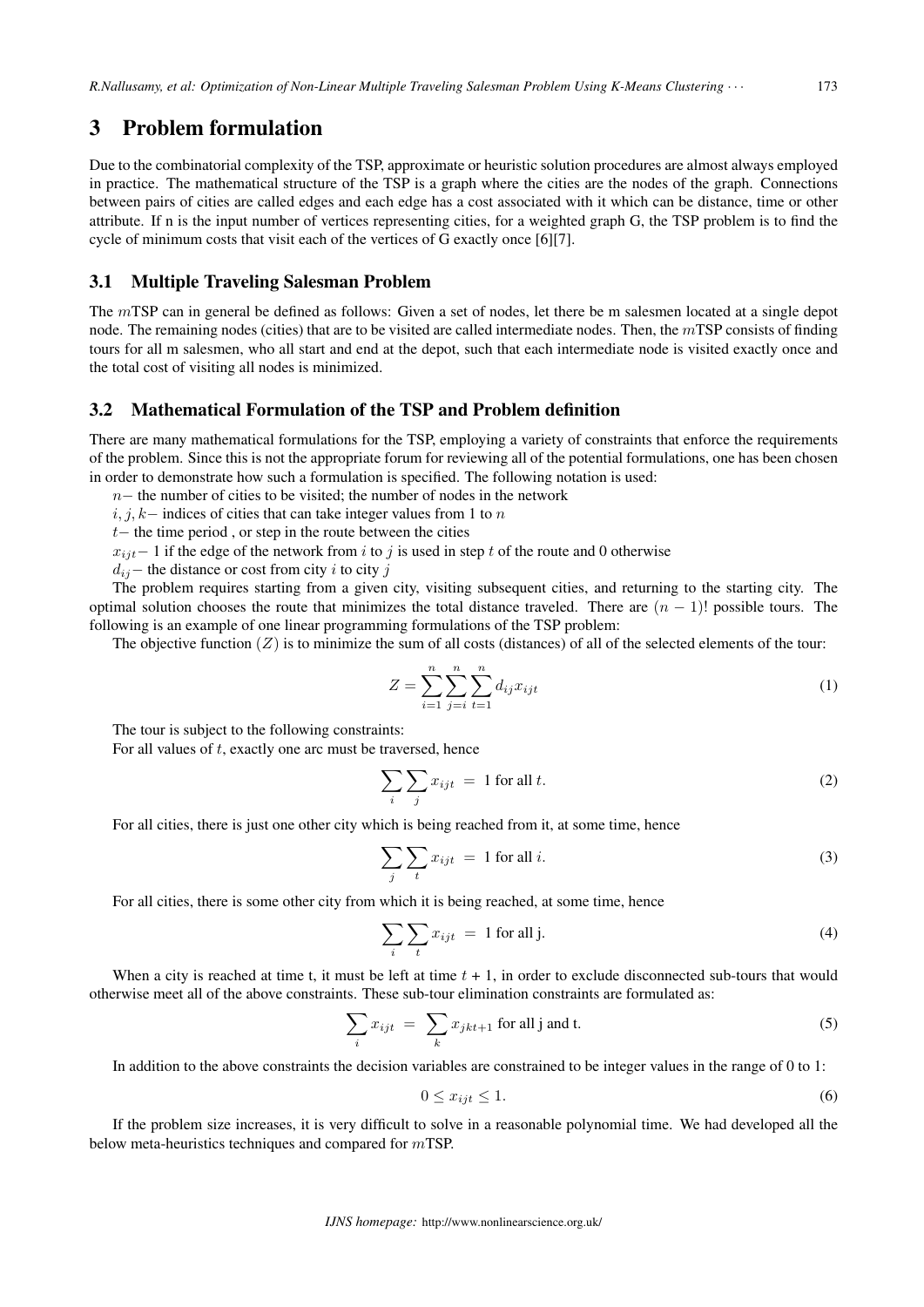### 3.3 Assumptions

All the salespersons have to start from a common depot and after traveling through a set of cities, they should return back to the starting depot. There are no capacity constraints and no cost constraints. But, all the cities must be visited by any one of the salesperson and each salesperson has to visit a particular city exactly once.

# 4 Metaheuristics for route optimization

Efforts have concentrated on the development of heuristics that are not guaranteed to find the shortest tour, but are likely to quickly find either the optimal solution or a near-optimal alternative. They are approximate approaches based on algorithms that construct feasible solutions within reasonable computing time. Improvement heuristics are algorithms that start with an initial feasible solution and successively improve it through a sequence of exchanges.

#### 4.1 Proposed heuristics

The solution to the problem is attained using three-stage heuristics. The first-stage involves the conversion of a  $m$ TSP to TSP using  $k$ -means Clustering algorithm. The second-stage of the heuristic comprises of forming the initial tour for  $m$  salesperson and is generated using Shrink-wrap algorithm. The third-stage is meta-heuristic approach comprising simulated annealing and Tabu search to optimize the tour for  $m$  salesperson. In this work we have taken 60 cities 6 salesmen problem for the route optimization purpose. Fig. 1 shows the coordinates of 60 cities.

### 4.2 Transformation of  $m$ TSP to TSP and calculation of shortest path

Clustering of the cities makes the calculations much simpler. The search space for the solution increases as the number of cities decreases and vice-versa. If there are N cities then the search space will be N! and the computational time also high accordingly. Hence to reduce the burden of mathematical complexity N value should be reduced and this is achieved by clustering. The following heuristics were used for solving the given 60 cities 6 travelling salesmen problem. City number 33 is considered to be the headquarters of all the salesmen.





Figure 1: Plot of cities salesman has to travel Figure 2: Clustered cities after k-means clustering

#### 4.2.1  $k$ -means Clustering

Simply speaking  $k$ -means clustering is an algorithm to classify or to group the objects based on attributes/ features into  $k$  number of group.  $k$  is a positive integer number. The grouping is done by minimizing the sum of squares of distances between data and the corresponding cluster centroid [3].

The algorithm is composed of the following steps: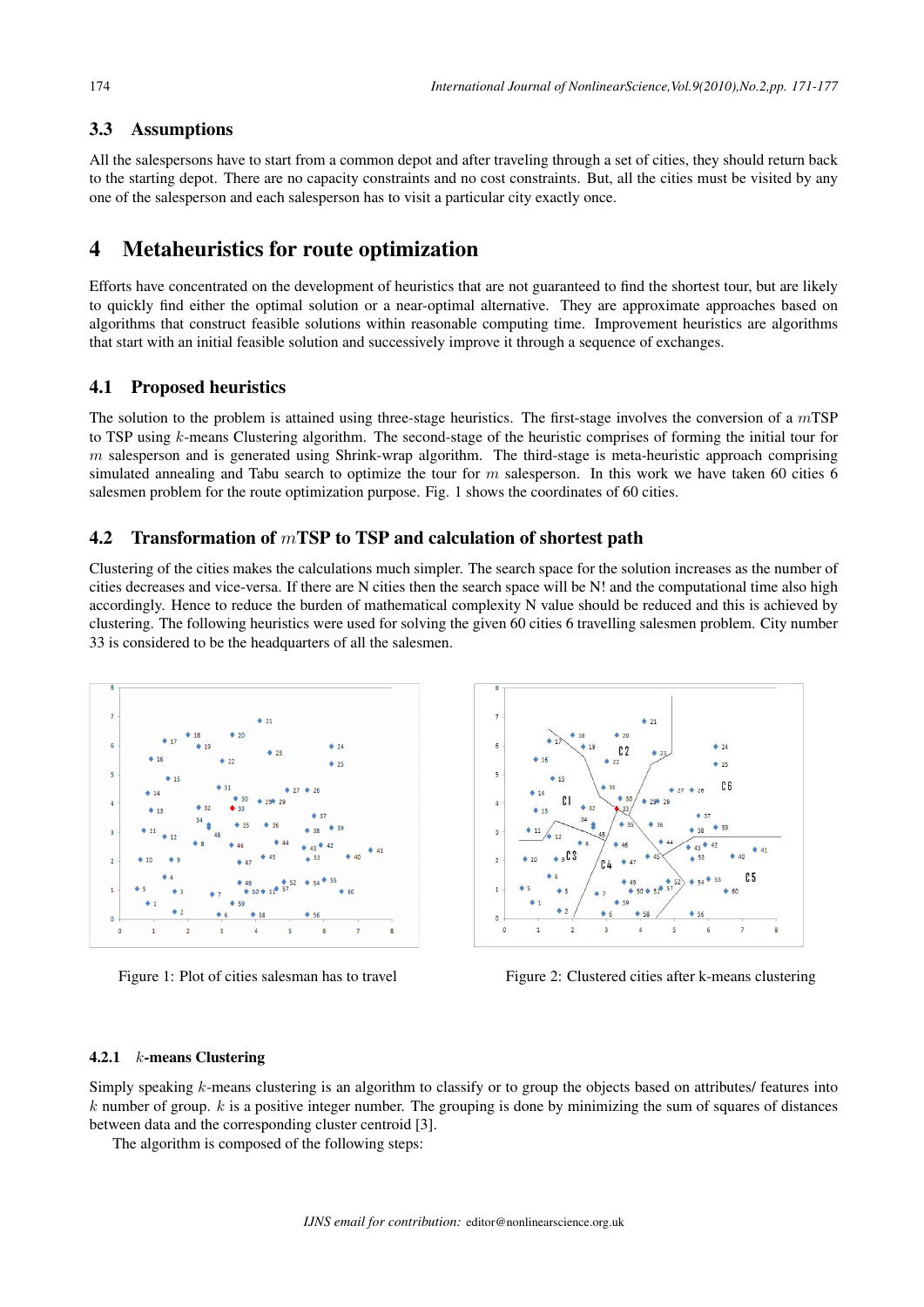*∙Place K points into the space represented by the objects that are being clustered. These points represent initial group centroids.*

*∙Assign each object to the group that has the closest centroid.*

*∙When all objects have been assigned, recalculate the positions of the K centroids.*

*∙Repeat Steps 2 and 3 until the centroids no longer move. This produces a separation of the objects into groups from which the metric to be minimized can be calculated.*

Table 1 and Fig. 2 show the results, after applying  $k$ -means clustering.

Table 1: Final results of  $k$ -means clustering

| Sales person | <b>Cities Allotted</b>              | No. of cities |
|--------------|-------------------------------------|---------------|
|              | 21-23-24-25-26-27-28-29-30-33-35-36 | 12            |
|              | 1-2-3-4-5-8-9-10-11-12-33-34-48     | 13            |
| ∍            | 13-14-15-16-17-18-19-20-22-31-32-33 | 12            |
|              | 6-7-33-45-46-47-49-50-51-57-58-59   |               |
|              | 33-52-54-55-56-60                   |               |
|              | 33-37-38-39-40-41-42-43-44-53       |               |

| 100.000 #1 1 11101 190.01100 01 011111111 111000 |                                        |                            |  |  |
|--------------------------------------------------|----------------------------------------|----------------------------|--|--|
| Sales Person                                     | Route generated                        | Distance to travel (units) |  |  |
|                                                  | 33-35-28-36-29-27-26-25-24-23-21-30-33 | 12.3227                    |  |  |
|                                                  | 33-48-34-12-11-10-9-5-1-4-2-3-33       | 13.3864                    |  |  |
|                                                  | 33-31-22-20-19-18-17-16-15-14-13-32-33 | 10.3390                    |  |  |
|                                                  | 33-47-46-7-49-6-59-58-50-51-57-45-33   | 12.5588                    |  |  |
|                                                  | 33-52-56-54-60-55-33                   | 10.7616                    |  |  |
|                                                  | 33-44-43-53-42-40-41-39-37-38-33       | 10.1510                    |  |  |

Table 2: Final results of shrink-wrap algorithm

### 4.3 Shrink-Wrap algorithm

Shrink-Wrap algorithm is an algorithm to orient the nodes along a path. The nodes are mapped on polar coordinates, sorted by angle, then by distance ( $\theta$  first, then  $\rho$ ) and arranged in ascending order. This gives the path to be traversed within each cluster. The results are given in Table 2.

### 4.4 Simulated annealing for solving TSP

Simulated annealing (SA) is a generic probabilistic meta-algorithm for the global optimization problem, namely locating a good approximation to the global optimum of a given function in a large search space. The name and inspiration come from annealing in metallurgy, a technique involving heating and controlled cooling of a material to increase the size of its crystals and reduce their defects.

Simulated annealing can be aptly used for TSP. The output obtained using the cluster analysis heuristic is improved using route improvement heuristic which applied the meta-heuristic – Simulated annealing (SA). The algorithm for SA is given below in Table 3 and the results obtained in this stage of the heuristic is given in Figure 3.

### 4.5 Tabu search for  $m$ TSP

Tabu search (TS) is a mathematical optimization method, belonging to the class of local search(LS) techniques. Tabu search enhances the performance of a local search method by using memory structures: once a potential solution has been determined, it is marked as "taboo" (thus the name, tabu search, since tabu and taboo mean the same thing) so that the algorithm does not visit that possibility repeatedly.

The basic principle of TS is to pursue LS whenever it encounters a local optimum by allowing non-improving moves; *cycling* back to previously visited solutions is prevented by the use of *memories*, called *tabu lists*, that record the recent history of the search, a key idea that can be linked to Artificial Intelligence concepts. The algorithm for tabu search is given in Table 4. The results of Tabu search is given in the Figure 4.

# 5 Implementation and Results

The problem was implemented using MATLAB 7.1 with Pentium IV processor system. After performing  $k$ -means clustering algorithm, Shrink wrap algorithm, simulated annealing and Tabu search were used. Table 5 shows the comparison of results for SA and TS.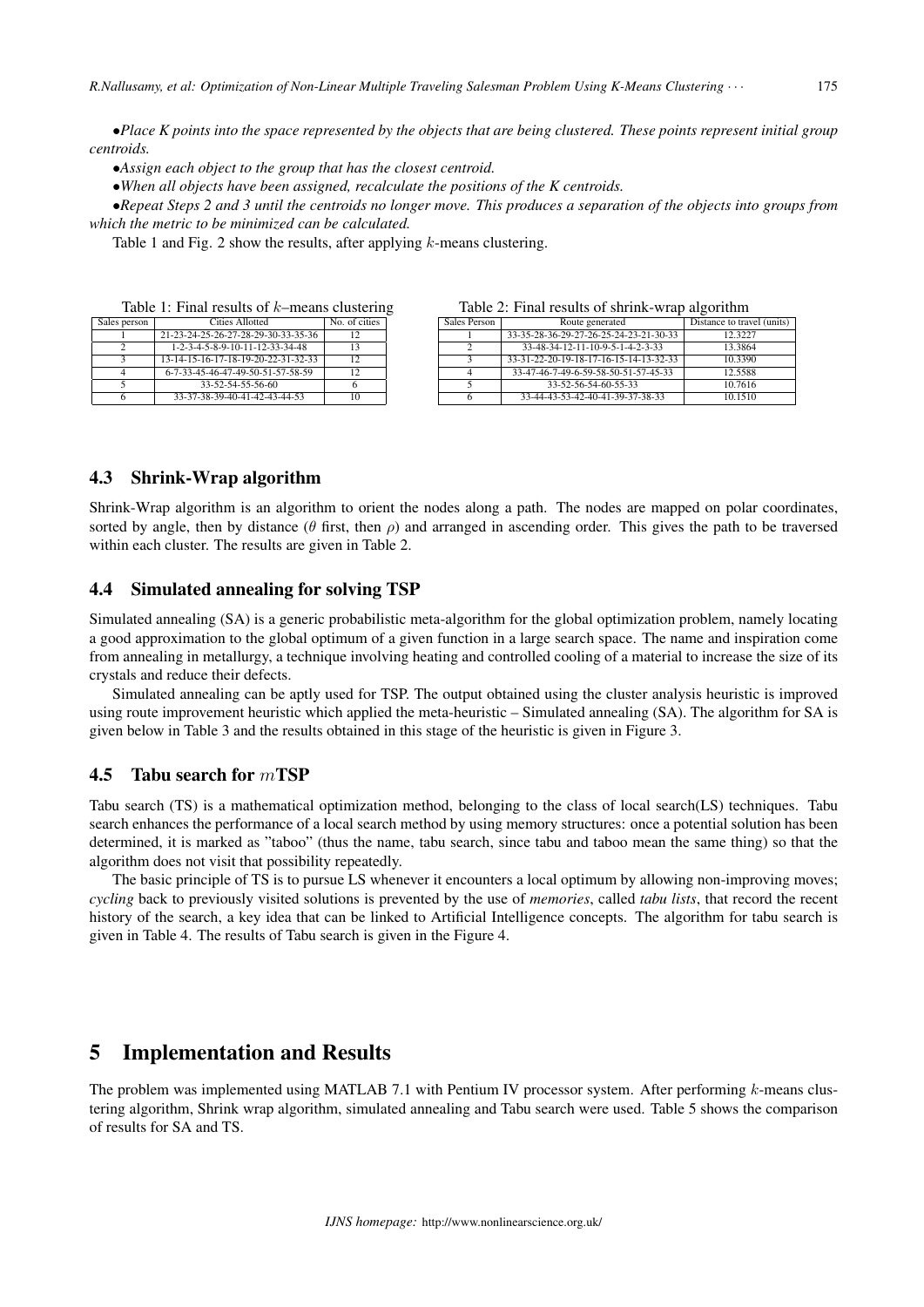Table 3: Algorithm for Simulated Annealing *Algorithm1:Pseudocode for Simulated Annealing*  $X =$  Generate an Initial Feasible Solution;  $C(X)$  = Compute initial cost of X; best  $\text{cost} = \text{C}(X)$ ; T = Compute Initial Temperature; While (stopping criterion not met) Repeat (pre-chosen number of times) Transition = Select a Transition from Neighbourhood (X); X*′* = Apply Transition(X, Transition); ΔC = Compute Change in Cost (X, X*′*, Transition);  $p =$  generate random number  $(0,1)$ ; If  $((\Delta C < 0) \text{ OR } (e^{-\Delta C/T} > p))$ X = X*′*  $C(X) = C(X) + \Delta C$ End If; If  $(C(X) < \text{best\_cost})$  best\_cost =  $C(X)$ ; End Repeat;  $T = Apply Cooing Function (T);$ End While; Output best\_cost; End.

 $29$ ä  $\overline{a}$ 

Figure 3: Sequence obtained from simulated annealing Figure 4: Sequence obtained from Tabu search



*Algorithm 2: Pseudocode for Tabu Search* X = Generate an Initial Feasible Solution;  $C(X)$  = Compute initial cost of X;  $best\_cost = C(X);$ Initialise tabu list  $T = \emptyset$ ; While (stopping criterion not met) For  $(s \in N(X))$ X*′* = Apply Transition(X, s, Transition); ΔC = Compute Change in Cost (X, X*′*, s); End For; While (suitable neighbour not found) s *∈* N(X) If  $(s \notin T)$  $X = Apply Transition(X, s, Transition);$  $T = T \cup s$ ;  $C(X)$  = Compute cost of X; found suitable neighbour = TRUE; Else If  $(aspiration(s) = TRUE)$  $X = Apply Transition(X, s, Transition);$  $C(X)$  = Compute cost of X; found suitable neighbour = TRUE; End If; End If; End While; If  $(C(X)$  ; best\_cost) best\_cost =  $C(X)$ ; End While; Output best\_cost; End.



Table 5: Optimized Route Results After Applying SA and TS-Comparison of Distances

| Salesman       | Unoptimized Distance(units) | Optimized Distance(units) |             |
|----------------|-----------------------------|---------------------------|-------------|
|                | Shrink wrap                 | Simulated Annealing       | Tabu search |
|                | 12.3227                     | 11.2552                   | 11.6938     |
| $\overline{c}$ | 13.3864                     | 10.9832                   | 12.7203     |
| 3              | 10.3390                     | 10.3390                   | 10.8722     |
| 4              | 12.5588                     | 10.2939                   | 11.5224     |
| 5              | 10.7616                     | 10.1164                   | 10.3594     |
| 6              | 10.1510                     | 10.1510                   | 10.2927     |
| <b>TOTAL</b>   | 69.5195                     | 63.1387                   | 67.4608     |